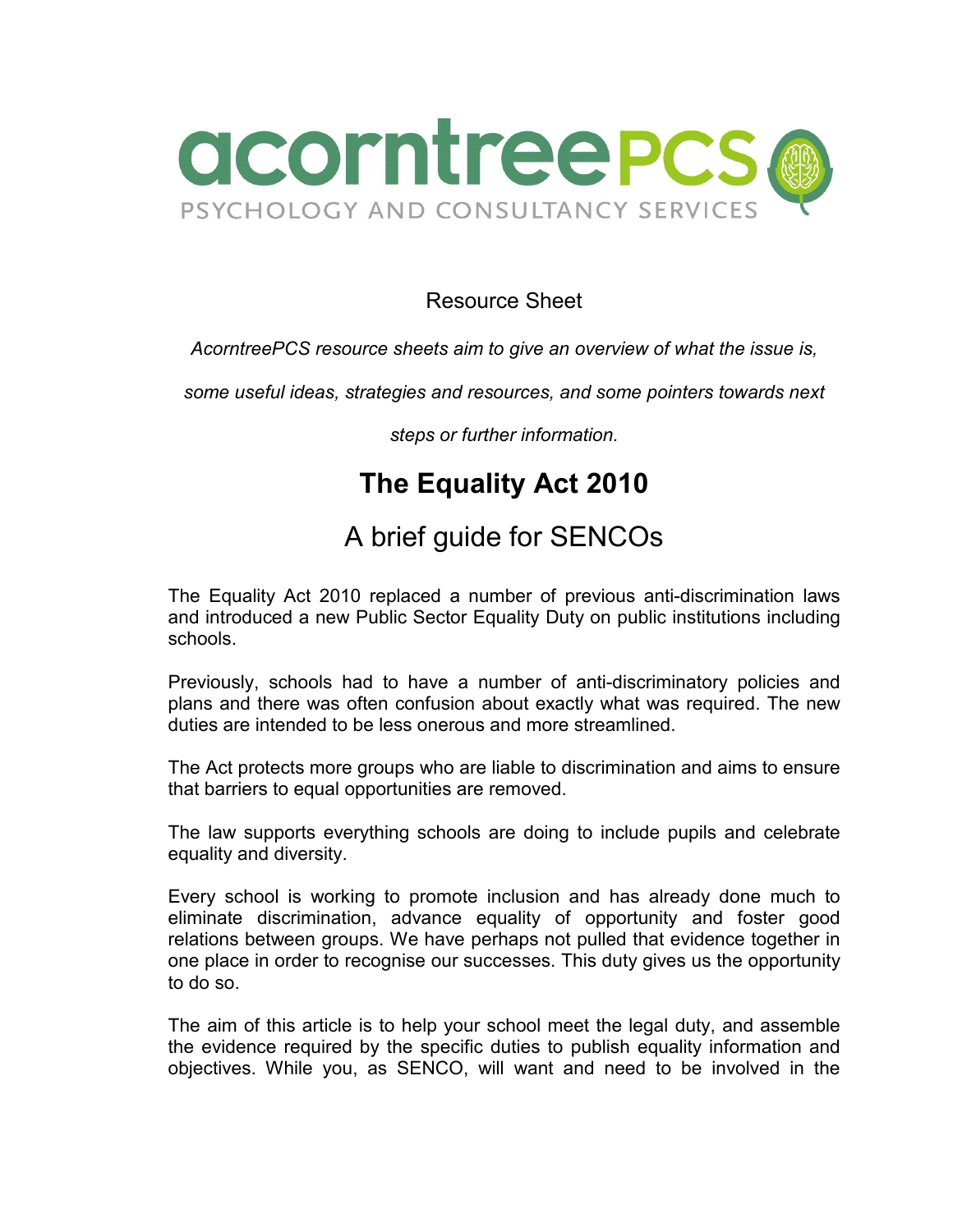process, it is not a job that should (or can) be done by one person. If your school is not currently meeting the duty in any way you may well be the perfect person to start the equalities ball rolling!

## The Equality Act 2010

The Equality Act makes it unlawful for the responsible body of a school to discriminate against, harass or victimise a pupil or potential pupil in

- Admissions
- The provision of education and associated services
- The provision of any benefit, facility or service, and
- Exclusions or any other detriment

Schools are required to have due regard to the need to:

- Eliminate discrimination, harassment and victimisation and other conduct prohibited by the Act
- Advance equality of opportunity between people who share a protected characteristic and those who do not
- Foster good relations between people who share a protected characteristic and those who do not

Schools and other public bodies have a legal duty to show how they are meeting the three duties by:

- Publishing equality information annually
- Preparing and publishing equality objectives at least every four years

There is also still a requirement to publish an Access Plan which outlines how a school intends to improve access for disabled pupils to:

- The physical environment
- The curriculum, and
- Written information

The protected characteristics for the purpose of the Act are:

- Age (as an employer but not applicable to pupils)
- Disability
- Gender reassignment
- Pregnancy and maternity
- Race
- Religion or belief
- Sex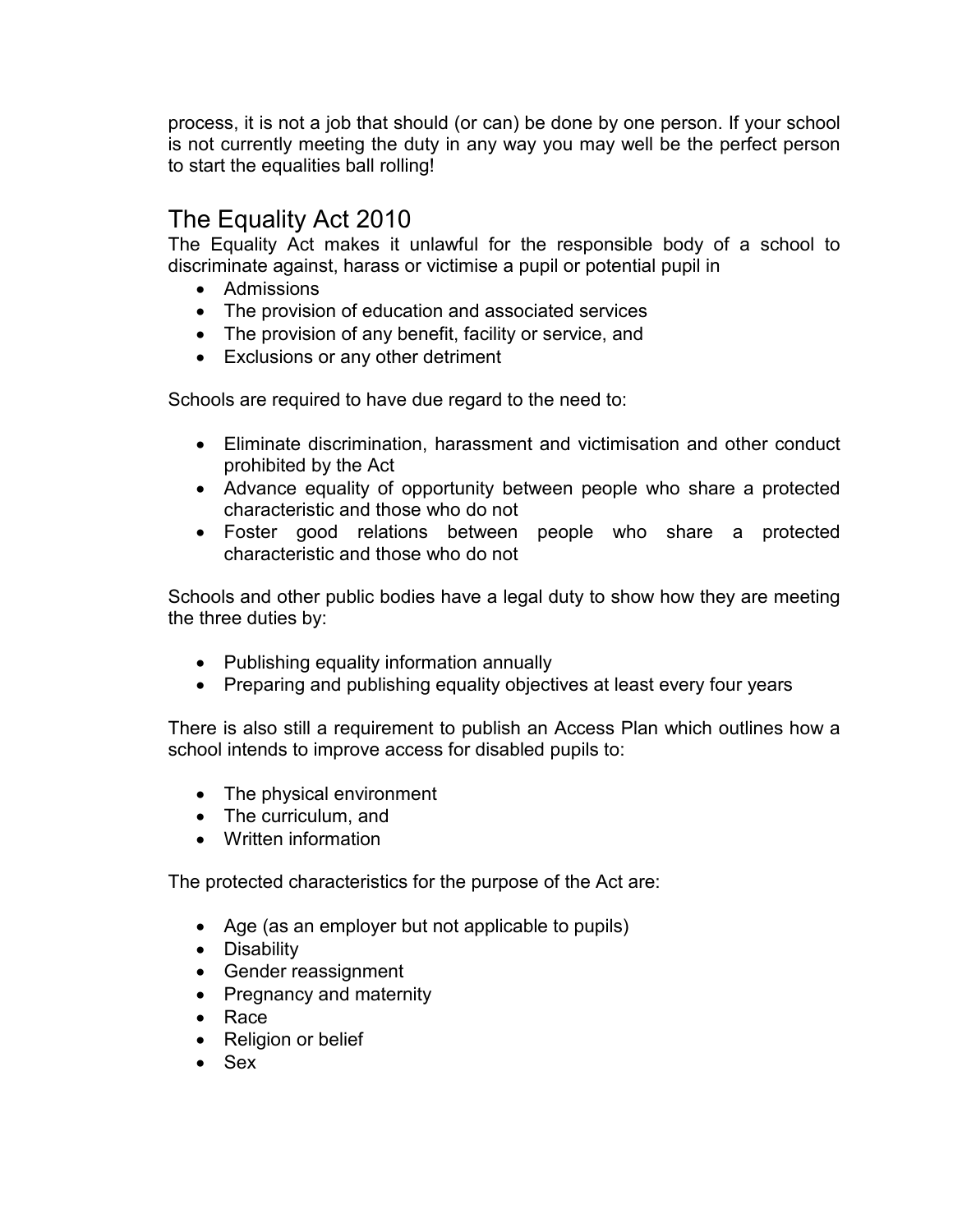### • Sexual orientation

## **A plan of action for your school**

#### **1. Preparation stage**

If you have not done this piece of work before or you are looking to make a fresh start, then select a project group of interested people who will co-ordinate and advance the equalities agenda for your school. This group should include at least one Governor and be representative of your community.

#### **2. Gather information**

Gather the equality information that you already hold and identify gaps. You need to gather equalities information for employees as well as pupils though unless your school employs more than 150 people you do not need to publish the information about staff.

#### **3. Engagement**

Evidence how you engage currently with the protected groups and identify gaps

#### **4. Compile evidence**

Using the evidence you have collected in 2 and 3 above, analyse your school's effectiveness in promoting each of the three general duties for each of the protected groups.

#### **5. Publish information**

This is something that needs to be done every year.

#### **6. Prepare and publish objectives**

Your objectives should be prepared and published at least every four years. Under previous legislation schools were required to produce equality schemes. That requirement no longer exists though schools may choose to continue producing such a scheme if it helps them to comply with the duty.

#### **7. Remember your Access Plan!**

You might include your access plan as part of this piece of work. If it is separate it is likely that much information will overlap and should be cross referenced.

Some additional notes:

Audit the evidence that shows how your school already meets the general duties. The information can be both qualitative and quantitative.

You will already have information about attainment levels by different groups, exclusions data, attendance levels, access arrangements and take up of opportunities, rates of bullying etc. You are not required to collect any statistical data that you do not already collect routinely. Where there are gaps indicate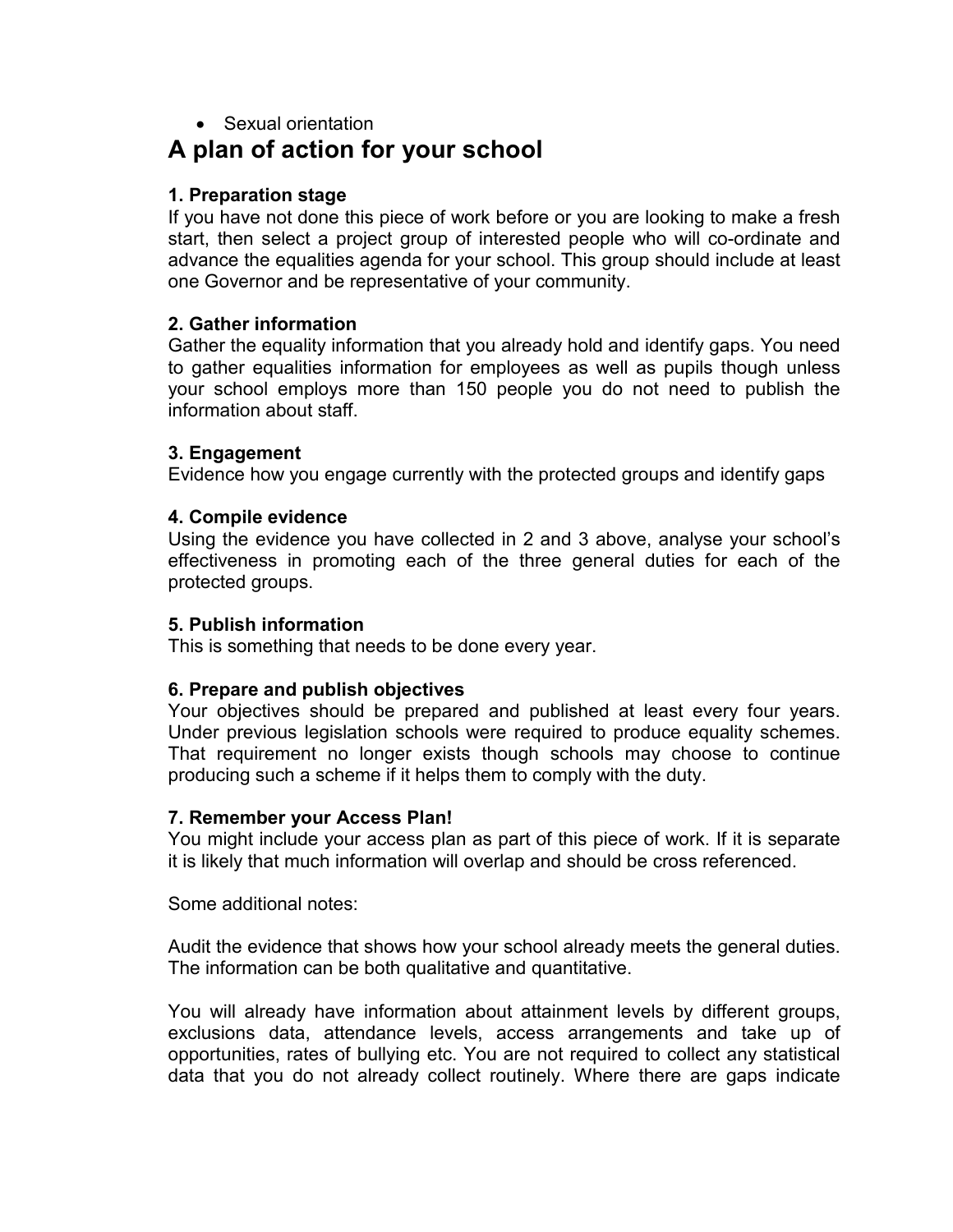whether it is because the evidence is not available or not applicable. If the former, is this something that you need to address? It might become one of your objectives. And if the latter, why have you decided that it is not necessary to publish the information?

You may have recognised that attainment levels for boys are lower than that of the girls in a particular curriculum area or year group, that pupils with ASD are over-represented in exclusion figures or that incidents of homophobic bullying seem to be increasing. You might have evidence from parental feedback that families appreciate the efforts you are making to provide information in a variety of languages and formats. OFSTED reports may highlight the respect that pupils show for each other in your school, and you may have on-going and positive links with a local faith community.

Involve as many people as you can in gathering the evidence. Everyone will have a different perspective and may have noticed something pertinent that another group had not.

|                               | How<br>do<br>eliminate<br>discrimination,<br>harassment<br>victimisation<br>this group? | we.<br>and<br>for | How<br>this group? | do<br>advance equality<br>of opportunity for | we | good<br>between<br>group<br>others? | How do we foster<br>relations<br>this<br>and |
|-------------------------------|-----------------------------------------------------------------------------------------|-------------------|--------------------|----------------------------------------------|----|-------------------------------------|----------------------------------------------|
| Age                           |                                                                                         |                   |                    |                                              |    |                                     |                                              |
| <b>Disability</b>             |                                                                                         |                   |                    |                                              |    |                                     |                                              |
| Gender                        |                                                                                         |                   |                    |                                              |    |                                     |                                              |
| reassignment                  |                                                                                         |                   |                    |                                              |    |                                     |                                              |
| Pregnancy<br>and<br>maternity |                                                                                         |                   |                    |                                              |    |                                     |                                              |
| Race                          |                                                                                         |                   |                    |                                              |    |                                     |                                              |
| Religion or belief            |                                                                                         |                   |                    |                                              |    |                                     |                                              |
| <b>Sex</b>                    |                                                                                         |                   |                    |                                              |    |                                     |                                              |
| Sexual                        |                                                                                         |                   |                    |                                              |    |                                     |                                              |
| orientation                   |                                                                                         |                   |                    |                                              |    |                                     |                                              |

#### **3. Engagement**

It is important that schools consult and engage with people who will be affected by, and have an interest in their decisions on equality matters. This will include pupils and their families, staff, Governors and the local community.

Your school will already have developed successful ways of including pupils, families and the local community in other consultations so use whatever method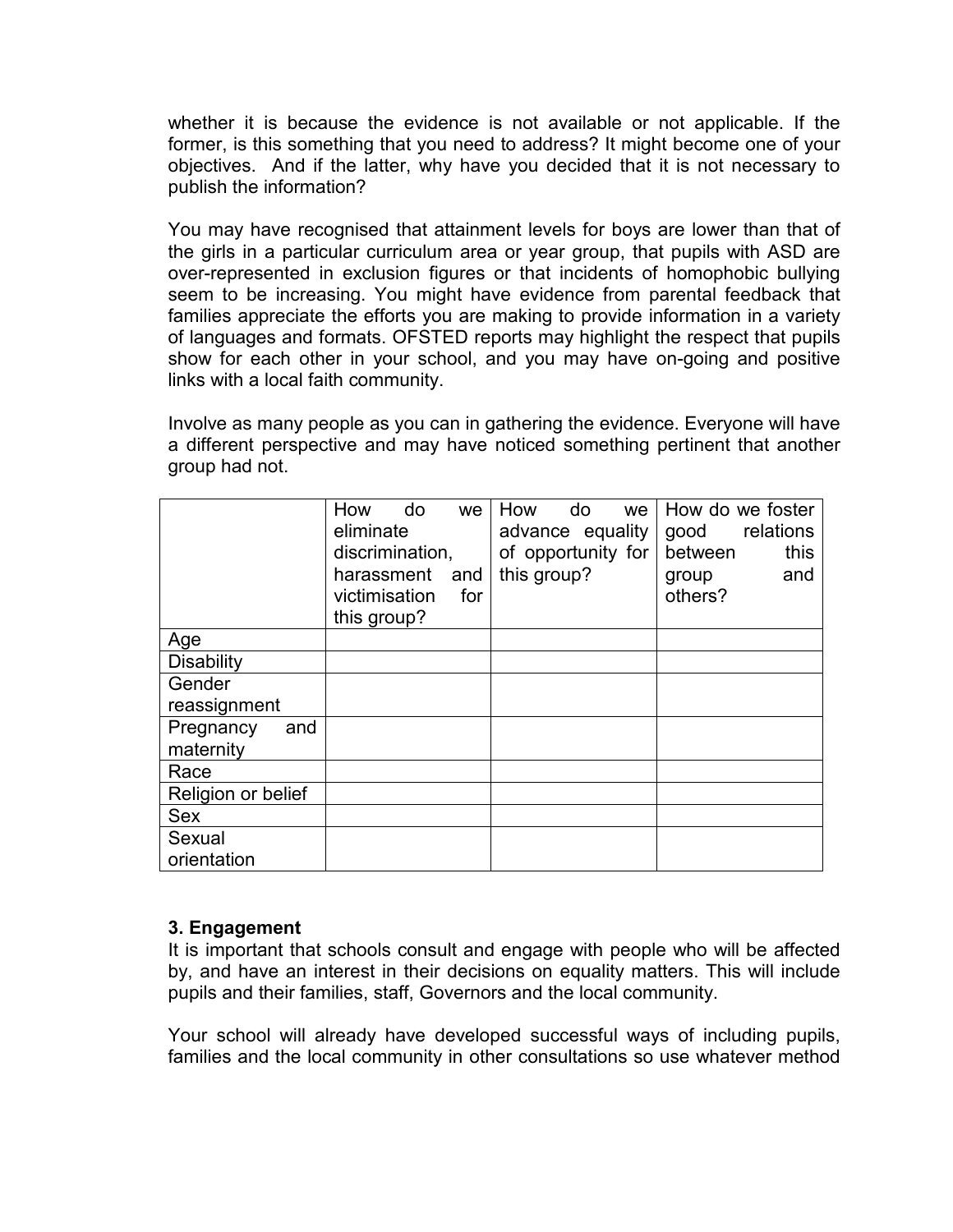works for your setting. Some schools run successful focus groups, others use online feedback to specific questions, while paper questionnaires work for some settings.

Where the gathering of equalities information shows that hearing impaired pupils are not participating in after school clubs a school might decide to engage with those pupils and their families to find out why. While the school itself might have thought that the lack of a signer was the major factor, it may in fact be that the children attend a local deaf youth club on a particular evening and that simply changing the day of the after school club would enable their participation. Without engagement, inappropriate and ineffective adjustments might have been made.

People are happy to give their opinion if they believe it is valued and is reflected in action. Whatever engagement method you choose it is important that you report and act upon the findings.

Ensuring that equalities is a standing agenda item for School Council and Governor meetings helps show a school's commitment to meeting their legal duties.

#### **4. Compile the Evidence**

By combining what you have found out in your information gathering exercise and engagement activities you will be able to compile evidence for how you are meeting your legal duties.

You should decide what is and is not appropriate to publish, bearing in mind the need for confidentiality and discretion. The fact that the two pupils with a visual impairment in Year 3 are attaining less well than their peers in reading is important for you to know, but not appropriate to publish with any level of detail since the pupils could easily be identified. A comment that the reasonable adjustments made for disabled pupils in literacy are being reviewed and staff training opportunities investigated would be sufficient.

Information about staff equalities should be collected to highlight any potential issues, but unless the school employs over 150 staff, that information does not have to be published. It would be important for the Head teacher and Governors to know if a member of staff required reasonable adjustments because of a disability, but should staff information be published it must not be possible to identify the individual.

#### **5. Publish the information**

Guidance suggests that your school website is an appropriate place to publish equalities information. You should ensure that it is also available on request in